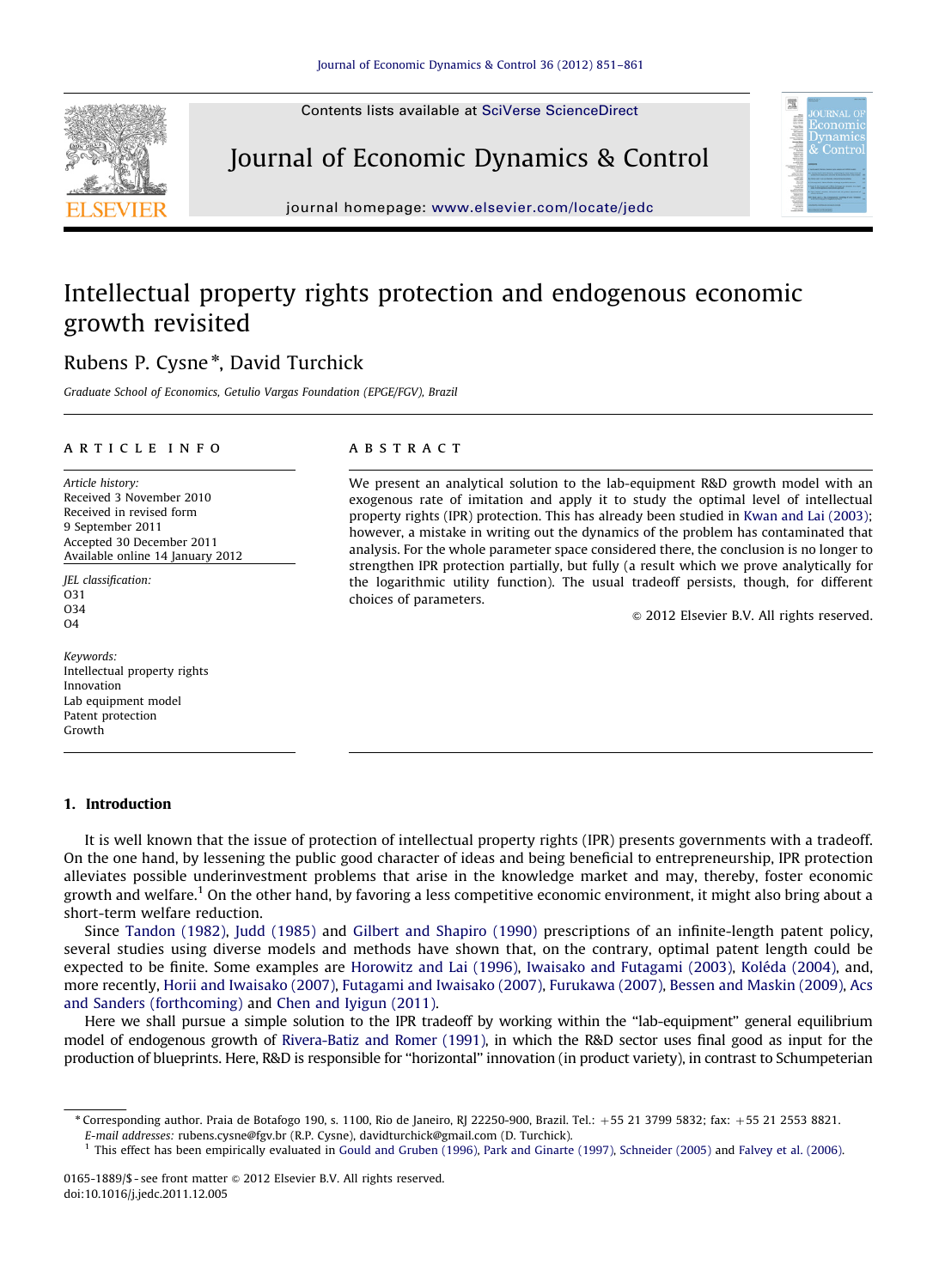''vertical'' innovation (in product quality). Added to the model is an exogenous imitation rate a la [Krugman \(1979\)](#page--1-0) (also used by [Barro and Sala-i-Martin, 2004, Chapter 6.2](#page--1-0); and by [Gancia and Zilibotti, 2005, Section 2.3](#page--1-0)), associated with the prevailing level of IPR protection.

The first effect of the tradeoff above, related to long-term growth, will derive essentially from the usual Euler equation. By giving the model a global analytical solution (unlike any other analyses of this model of which we are aware in the literature), it becomes possible to precisely gauge the second effect, the one which emerges from the instantaneous change in the consumption level. In this way all the dynamic welfare gains/losses related to a change in IPR protection policy can be taken into account.

[Kwan and Lai \(2003\)](#page--1-0) uses this same model in order to analyze optimal patent protection. However, that analysis contains a mistake in the writing out of the dynamics of the problem which ends up contaminating the results.<sup>2</sup> [Iwaisako](#page--1-0) [and Futagami \(2003\)](#page--1-0) also addresses this issue in a model equivalent to the one presented here, although using a fixedlength patent system, rather than an imitation rate of invented varieties. However, they limit their welfare analysis to steady states. The present paper considers the whole dynamic path.

This paper shows, in contrast with [Kwan and Lai \(2003\)](#page--1-0), that for the whole set of parameter vectors considered there, the optimal policy is always that of providing full (infinite-length) protection of IPR—and not an incomplete one. This is to say that, when restricted to the parameter values used by Kwan and Lai, the IPR protection tradeoff has in fact a corner solution, and the model's policy implication is that governments should pursue an infinite-length patent policy. In particular, if utility is logarithmic, we prove that this conclusion is valid irrespective of any other parameter values.

We also provide examples based on a parameter set other than the one worked out by [Kwan and Lai \(2003\)](#page--1-0). In such cases, their insight that the present model is able to generate incomplete optimal patent protection happens to be correct. The IPR protection tradeoff may then have an interior solution, meaning that the optimal policy may be that of inaction (in very specific situations), loosening, or partial tightening of patent protection.

The structure of the paper is as follows. Section 2 presents the model and covers the growth effect of the IPR protection tradeoff. [Section 3](#page--1-0) gives the closed-form solution for its dynamic path and evaluates the current-consumption effect. [Section 4](#page--1-0) builds on the foundations established in the two previous sections to consider the optimal IPR protection problem, first analytically (through Proposition 3) and then numerically. [Section 5](#page--1-0) concludes.

#### 2. The model

Following [Kwan and Lai \(2003\)](#page--1-0) or [Gancia and Zilibotti \(2005, Section 2.3\)](#page--1-0), the representative household seeks to maximize

$$
U = \int_0^{+\infty} e^{-\rho t} u(c_t) dt,
$$
 (1)

where u is the CRRA function

$$
u(c) = \begin{cases} \frac{c^{1-\theta}-1}{1-\theta} & \text{if } \theta \neq 1, \\ \log c & \text{if } \theta = 1 \end{cases}
$$

subject to the budget constraint  $\dot{b} = w + rb - c$ , where consumption c is in terms of the final good, r is the rate of return on assets held b (which equals  $b_0$  at time 0 and must be nonnegative for sufficiently advanced time), and w is the wage rate paid by final-good firms. This problem implies the standard Euler equation

$$
\gamma = \hat{c} = \frac{r - \rho}{\theta},\tag{2}
$$

as well as the transversality condition  $r>\gamma$  (throughout the paper, "'" will stand for growth rate).

Firm  $i \in I$  produces final goods according to the homogeneous production function  $Y_i = L_i^{1-\alpha} \int_0^A x_i^{\alpha} d_j$ , where  $L_i$  is the labor input,  $x_{i,j}$  is the quantity of index-j intermediate good being used as input, to which an elasticity of  $\alpha \in (0,1)$ corresponds, and A is the measure of existing intermediate goods. In order to maximize profit  $Y_i$ - $wL_i$ - $\int_0^A p_j x_{i,j}$  dj, the demand of firm *i* (who is a taker of prices  $p_j$  in the intermediate goods market) satisfies  $x_{i,j} = L_i(\alpha/p_j)^{1/(1-\alpha)}$ .<br>Let  $x_j = \sum_{i \in I} x_{i,j} = L(\alpha/p_j)^{1/(1-\alpha)}$ , where  $L = \sum_{i \in I} L_i$ . It is convenient to write the production fu

noting that  $x_{i,j}/L_i=x_j/L$ :

$$
Y := \sum_{i \in I} Y_i = \sum_{i \in I} L_i^{1-\alpha} \int_0^A \left( L_i \frac{x_j}{L} \right)^{\alpha} dj = \sum_{i \in I} L_i \int_0^A \left( \frac{x_j}{L} \right)^{\alpha} dj = L^{1-\alpha} \int_0^A x_j^{\alpha} dj.
$$
 (3)

The version of the lab-equipment model we use here prescribes that the representative of the R&D sector who invented intermediate good  $j$  will produce it using a unit of the final good.<sup>3</sup> Thus, it chooses  $p_j$  seeking to maximize  $(p_j-1)x_j$  within

 $<sup>2</sup>$  Edwin L.-C. Lai and Yum K. Kwan have been invited by the editor to submit their views, but have declined to do so.</sup>

<sup>&</sup>lt;sup>3</sup> The original lab-equipment model (see [Rivera-Batiz and Romer, 1991](#page--1-0)) assumes that firms produce intermediate goods using capital. In this paper, we borrow this terminology (lab equipment) from [Rivera-Batiz and Romer \(1991\)](#page--1-0) but assume, as in [Barro and Sala-i-Martin \(2004\),](#page--1-0) that the production of intermediate goods demands final good, rather than capital.